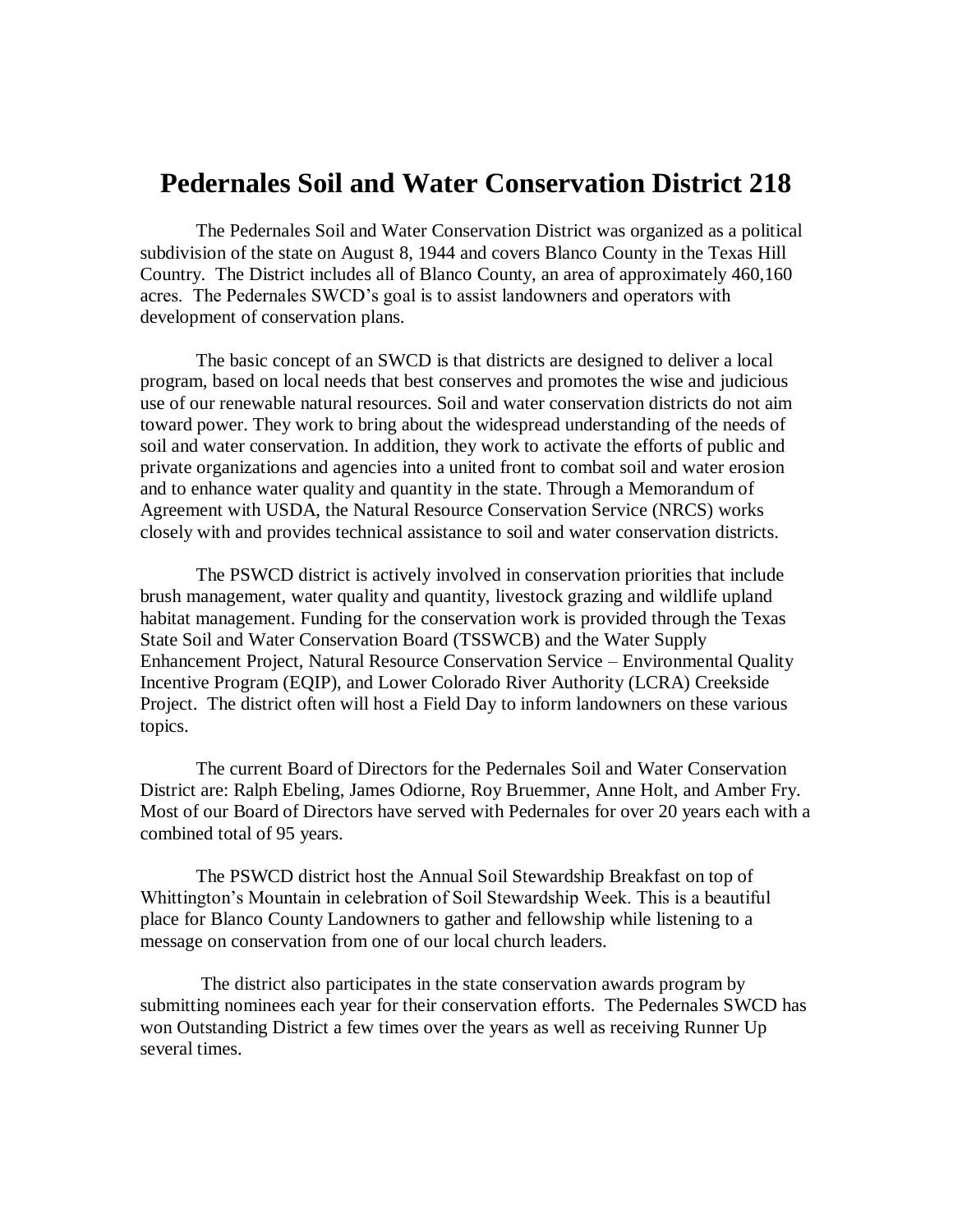In partnership with *Progressive Farmer*, the district assists with the Annual Blanco County Farm Safety Day Camp. This is a day for the Blanco County 5<sup>th</sup> graders to attend and receive information on how to keep themselves safe when they are out on a farm. Our directors and staff supply the resources and trainers for this event.

It is the purpose of SWCDs to instill in the minds of local people that it is their individual responsibility to do the job of soil and water conservation. The Pedernales Soil and Water Conservation District has succeeded in assisting in this process now for 75 YEARS!



Roy Bruemmer received the 25 Years of Service Award



Ralph, Jim, Amber, Roy and Anne